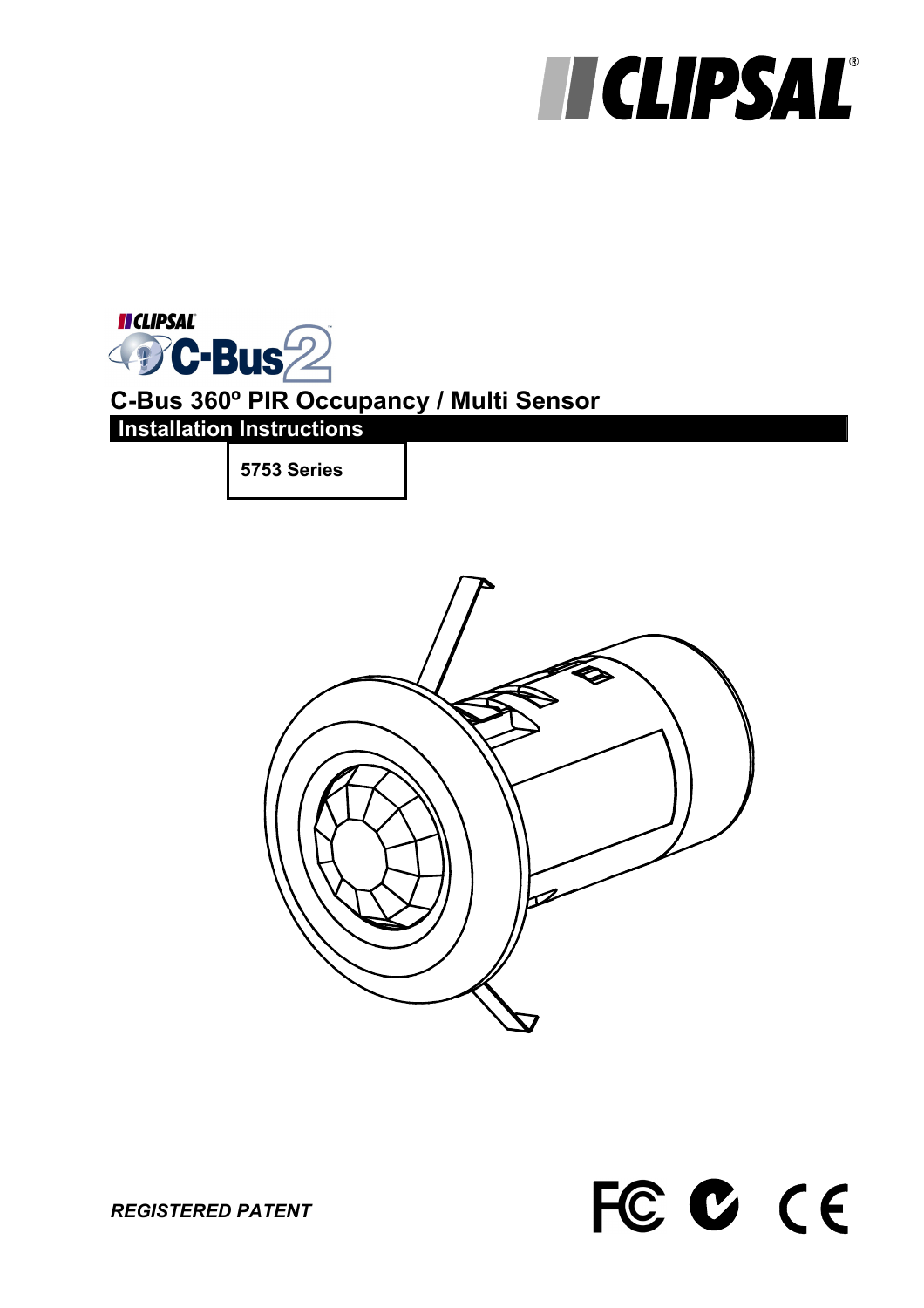#### **Table of Contents**

| 1.0                                                              |   |
|------------------------------------------------------------------|---|
| 2.0                                                              |   |
| 3.0 <sub>2</sub>                                                 |   |
| 3.1                                                              |   |
| 3.2                                                              |   |
| 3.3                                                              |   |
| 4.0                                                              |   |
| 5.0                                                              |   |
| 6.0                                                              |   |
| 7.0                                                              |   |
| 8.0                                                              |   |
| 8.1.1 Programming Using Learn Mode (5753L & 5753PEIRL)           |   |
| 8.1.2 Programming Using Learn Mode with the IR Remote Control  8 |   |
| 8.2                                                              |   |
| 8.3                                                              |   |
|                                                                  |   |
|                                                                  | 9 |
|                                                                  |   |
|                                                                  |   |
|                                                                  |   |

#### **Copyright Notice**

Copyright 2004 Clipsal Integrated Systems Pty Ltd. All rights reserved.

#### **Trademarks**

- Clipsal is a registered trademark of Clipsal Australia Pty Ltd.
- C-Bus and C-Bus2 are registered trademarks of Clipsal Integrated Systems Pty Ltd.
- Intelligent Building Series is a registered trademark of Clipsal Integrated Systems Pty Ltd.

All other logos and trademarks are the property of their respective owners.

#### **Disclaimer**

Clipsal Integrated Systems reserves the right to change specifications or designs described in this manual without notice and without obligation.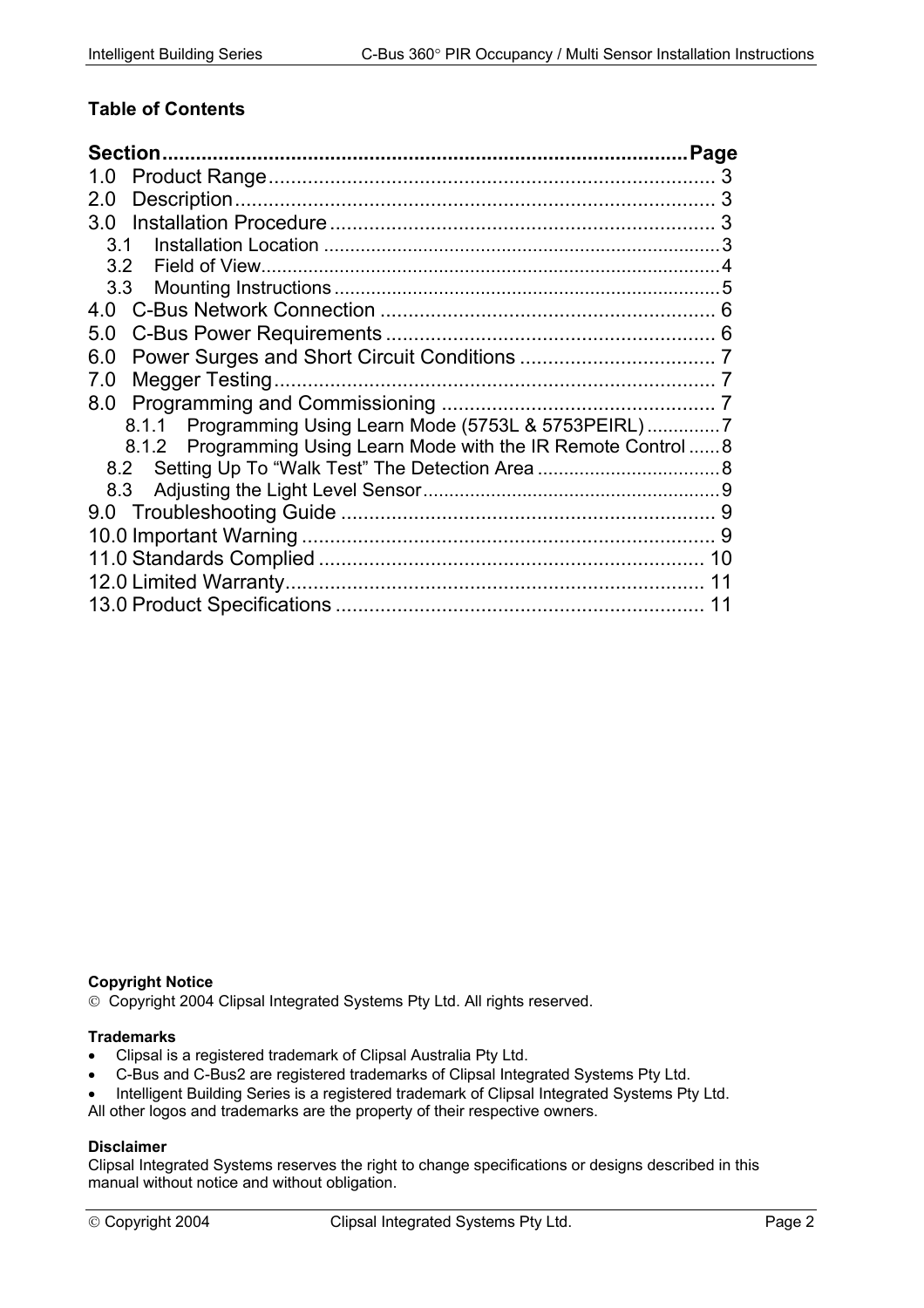#### <span id="page-2-0"></span>**1.0 Product Range**

**5753L** C-Bus 360° PIR Occupancy Sensor **5753PEIRL** C-Bus 360° PIR Multi Sensor

#### **2.0 Description**

The 5753 Series PIR Occupancy / Multi Sensor is part of the Clipsal C-Bus2 range and as such should only be connected to a Clipsal C-Bus Network. The 5753 Series monitors its immediate environment. Whenever it detects movement of body heat within it's range, it will issue commands over the C-Bus Network to control output devices. When connected to an operating C-Bus Network, the Sensor will be able to detect any moving infrared source which moves into its "field of view".

The 5753 Series, includes an ambient light sensor which is used to allow different behaviour between dark and light conditions.

The light level required to change from light to dark is adjustable by removal of the front surround and can be set from any condition from full daylight to almost complete darkness.

The "time on" adjustment is set from the C-Bus Installation Software or via its *Learn Mode* (refer Section [8.1.1\)](#page-6-1).

The 5753PEIRL Multi Sensor also includes an IR receiver which is used to receive IR from the remote control (i.e. 5034TX, 5034TX12 or 5038TX remote control).

Note: A small plastic screwdriver is supplied for light level adjustments.

#### **3.0 Installation Procedure**

#### *3.1 Installation Location*

The 5753 Series is for indoor use only and is designed to recess mount into the ceiling with the best location being in the centre of the room. It has a 360 degree field of view with a typical detection coverage of 15 metres when mounted 2.4 metres above the floor.

Typical Room Plan Example:



**Note:** Do not mount close to objects that can change temperatures rapidly, such as air-conditioning vents or heater flues. Avoid high humidity locations which may cause condensation on the lens.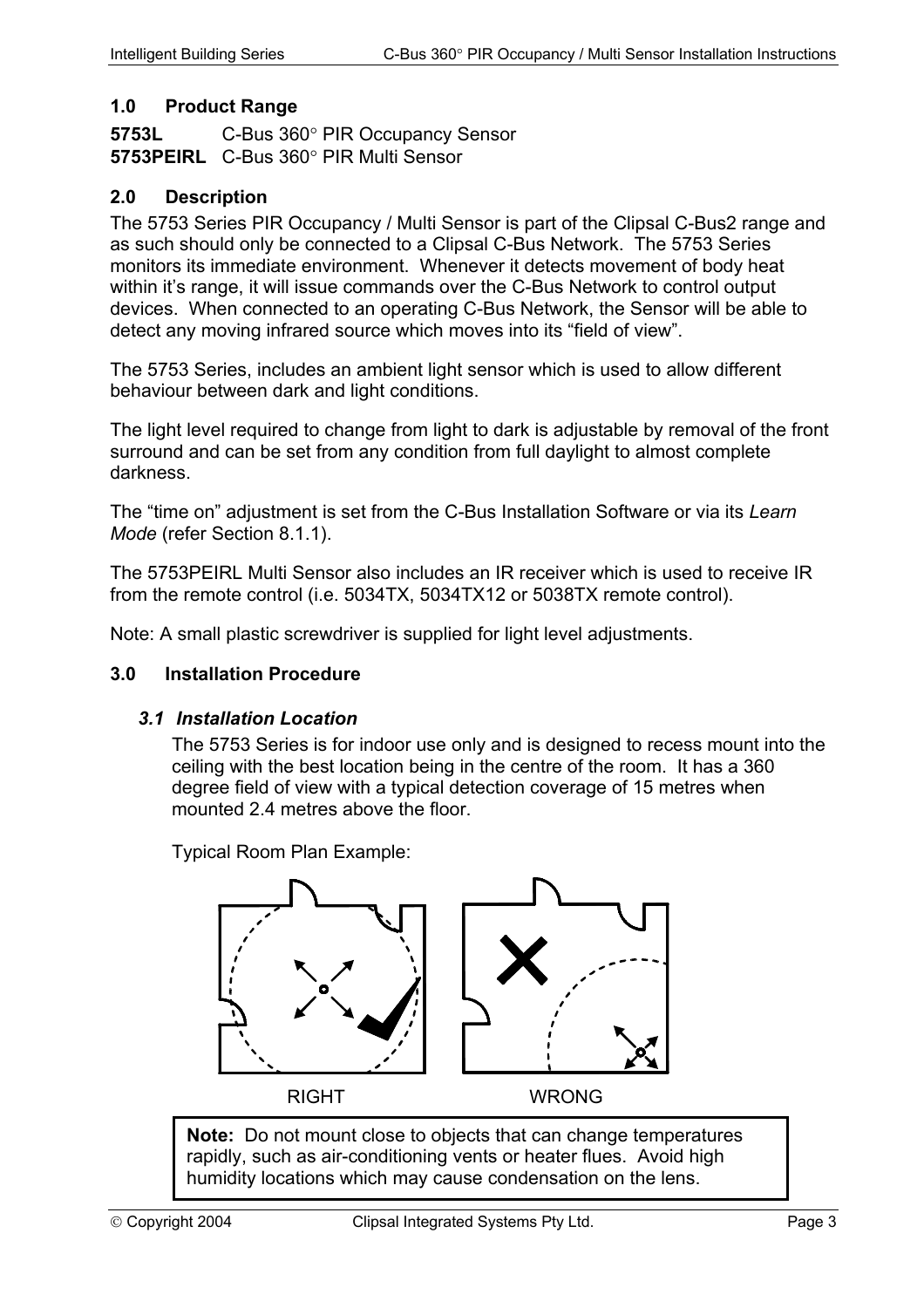## *3.2 Field of View*

<span id="page-3-0"></span>

For more detailed information on detection coverage, refer to CIS publication "Designing with Clipsal C-Bus Occupancy Sensors.pdf" which can be downloaded from [www.clipsal/cis](http://www.clipsal/cis).

For 5753PEIRL – IR Receiver Range is 5m circular when using the 5034TX12.

#### *Disclaimer:*

*The stated field of view is typical for full body movement and is subject to variations caused by the type and quantity of clothing worn, as well as variable background temperature characteristics and speed of movement. Rapid and large temperature changes may be detected even if they appear to be well beyond the field of view due to reflections off surfaces that are within the field of view.*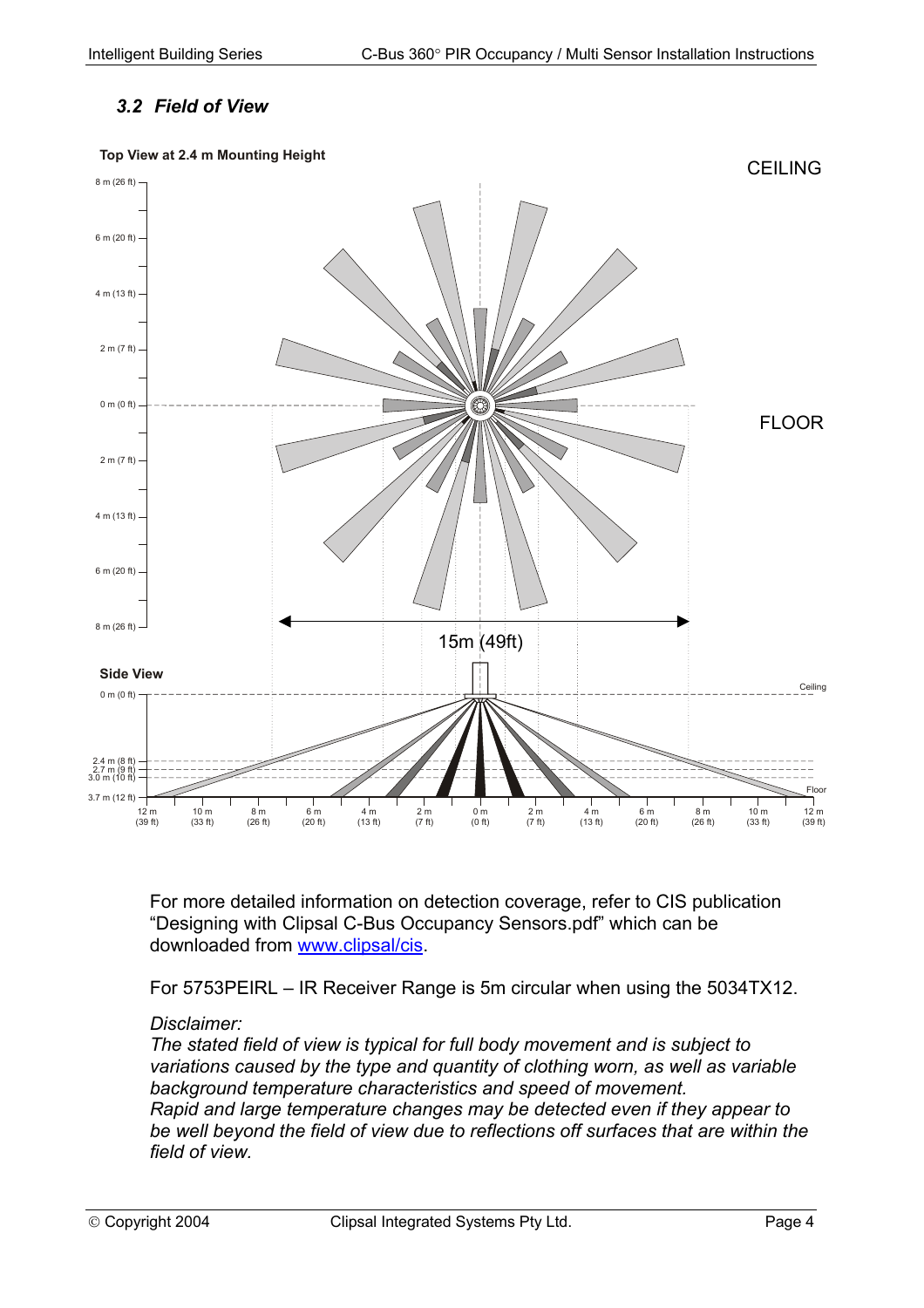#### <span id="page-4-0"></span>*3.3 Mounting Instructions*

*Step 1* Using a hole saw, cut a 50 mm (2") circular hole in the ceiling (or ceiling tile).

*Step 2* Depress the outer ends of the spring clips towards the center of the unit and push the unit through the hole until it rests flat on the ceiling. Note: Do not apply any pressure on the actual Sensor lens itself as this will damage the lens.



Special points to take note of are:

- Do not apply any pressure on the actual Sensor lens itself as this may damage the lens.
- When mounting in suspended ceilings there should be at least 125mm between the lower surface of the tile and the hard surface above.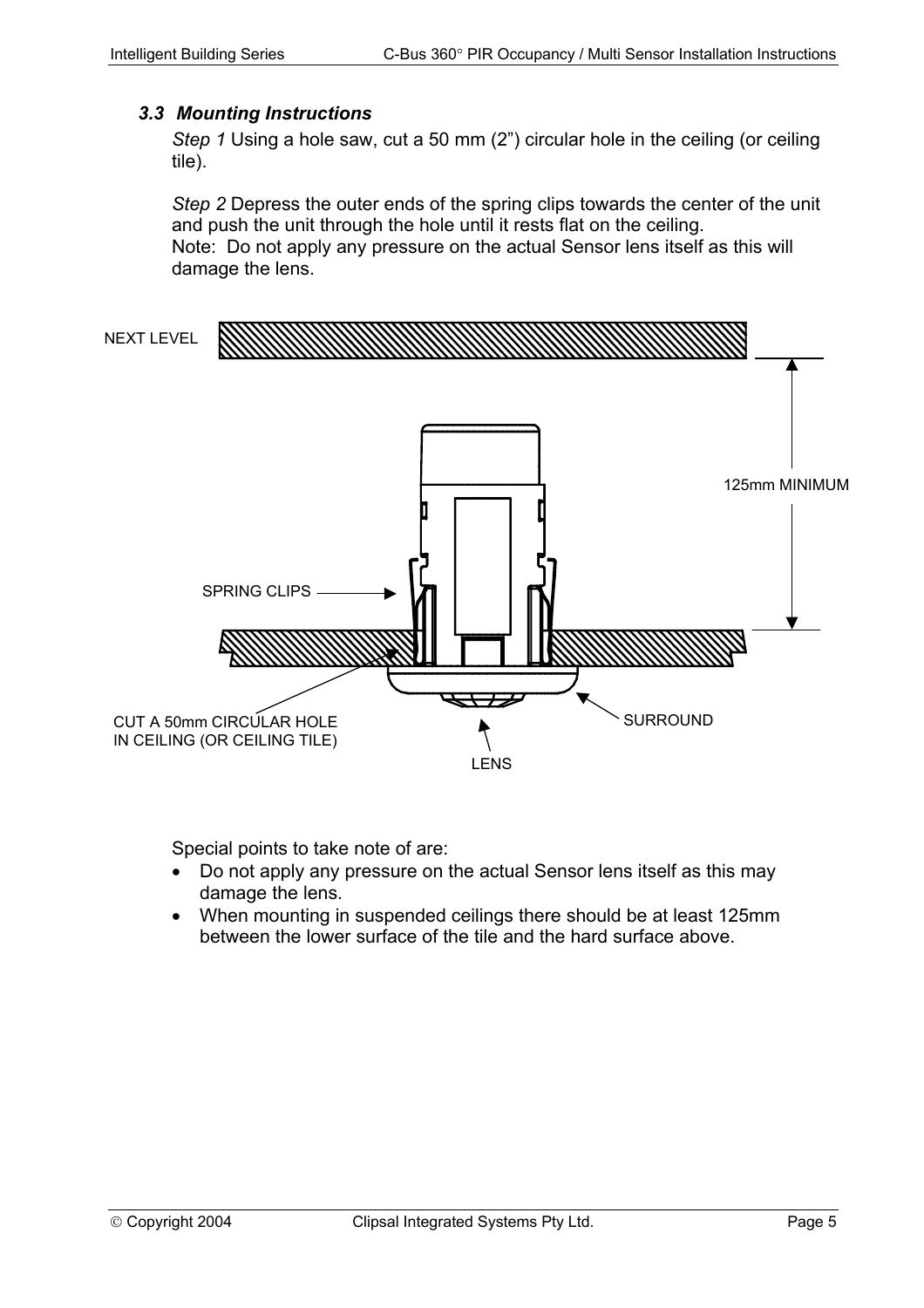## <span id="page-5-0"></span>**4.0 C-Bus Network Connection**

Installation of the 5753 Series on the C-Bus Network requires connection to the unshielded twisted pair C-Bus Network Cable. Connection should be made using Category 5 data cable, catalogue number 5005C305B.

The C-Bus Network Connection is polarity sensitive, and is clearly marked on the rear of the 5753 Series unit with the terminal cover removed. Two loop-in / loop-out, removable terminal blocks are provided for easy installation and maintenance.

It is the responsibility of the installer to ensure that the unit is wired to meet local electrical and building codes.





Blue + Orange, C-Bus Pos (+)

Blue/White + Orange/White, C-Bus Neg (-) \*Brown + Brown/White, Remote OFF

\*Green + Green/White, Remote ON

| <b>C-Bus Connection</b> | <b>Cat. 5 Cable Colour</b> | 5753 Series          |
|-------------------------|----------------------------|----------------------|
| *Remote ON              | Green/White                | <b>Not Connected</b> |
| *Remote ON              | Green                      | <b>Not Connected</b> |
| $C$ -Bus Neg $(-)$      | Orange/White               | C-Bus Neg (-)        |
| C-Bus Pos $(+)$         | <b>Blue</b>                | C-Bus Pos $(+)$      |
| C-Bus Neg (-)           | <b>Blue/White</b>          | C-Bus Neg (-)        |
| $C$ -Bus Pos $(+)$      | Orange                     | C-Bus Pos $(+)$      |
| *Remote OFF             | Brown/White                | <b>Not Connected</b> |
| *Remote OFF             | <b>Brown</b>               | <b>Not Connected</b> |

\* Note: The 5753 Series does not have Remote Override (On/Off) functions, however these connections must be maintained for correct operation of these services across the C-Bus Network.

### **5.0 C-Bus Power Requirements**

The C-Bus 5753 Series PIR Occupancy / Multi Sensor draws 18 mA from the C-Bus Network. Adequate C-Bus Power Supply Units must be installed to support the connected devices. If in doubt, consult the C-Bus Calculator V2.0.0 (or higher) – Network Design Verification Software Utility.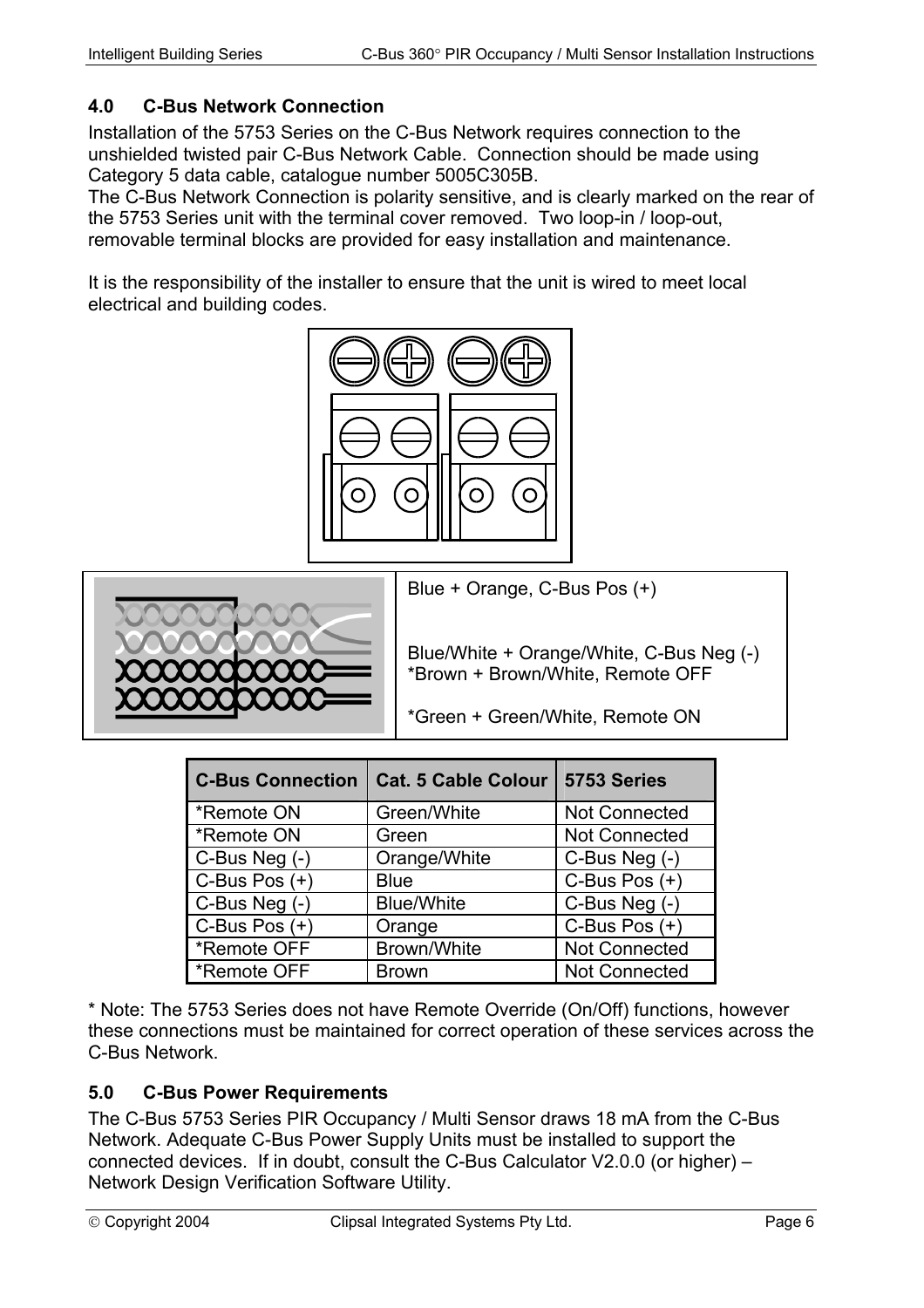#### <span id="page-6-0"></span>**6.0 Power Surges and Short Circuit Conditions**

The mains voltage must be limited to the range specified for any C-Bus Unit which is mains powered. Each unit incorporates transient protection circuitry, however external surge protection devices should be used to enhance system immunity to power surges. It is strongly recommended that overvoltage equipment such as the Clipsal 970 is installed at the switchboard.

#### **7.0 Megger Testing**

Megger testing of an electrical installation that has C-Bus Units connected will not cause any damage to C-Bus Units. Since C-Bus Units contain electronic components, the installer should interpret megger readings with due regard to the nature of the circuit connection.

Megger testing must never be performed on the C-Bus data cabling or terminals as it may degrade the performance of the Network.

#### **8.0 Programming and Commissioning**

The 5753 Series must be programmed to set a unique identification (Unit Address) and mode of operation on the C-Bus Network. This can be achieved by utilizing the 5753 Series *Learn Mode* capability or by using the C-Bus Installation Software V2.3.0 or higher.

### **8.1.1 Programming Using Learn Mode (5753L & 5753PEIRL)**

<span id="page-6-1"></span>The actions listed below must be performed in conjunction with *Learn Mode* programming of output devices and may only be done when *Learn Mode* has been activated.

Note: Either of the two pots on the 5753PEIRL can be adjusted to program the PIR function in Learn Mode.

| <b>Action 1</b> | Enter Learn Mode by pressing any<br>toggle switch on a Relay or Dimmer<br>Output Unit for 10 seconds.                                                    | <b>Result 1</b> | Unit and C-Bus indicators flash<br>alternatively to indicate Learn Mode<br>active.                                                                                                                                                               |
|-----------------|----------------------------------------------------------------------------------------------------------------------------------------------------------|-----------------|--------------------------------------------------------------------------------------------------------------------------------------------------------------------------------------------------------------------------------------------------|
| <b>Action 2</b> | Twist & remove the front surround<br>of the unit and use a screw driver to<br>change the light level setting.                                            | Result 2        | The orange indicator (for 5753L) or<br>the blue indicator (for 5753PEIRL)<br>behind the Sensor window will flash<br>once.                                                                                                                        |
| <b>Action 3</b> | Wait for the indicator to double flash<br>(after 5 seconds) then immediately<br>(within 1 second) turn the light level<br>adjustment back the other way. | <b>Result 3</b> | The orange indicator (for 5753L) or<br>the blue indicator (for 5753PEIRL)<br>behind the Sensor window will<br>come on and stay on. The unit is<br>now ready to Learn its time out.<br>(Note: if the indicator stays off, go<br>back to Action 2) |
| <b>Action 4</b> | Changing the setting again will<br>cause the indicator to begin double<br>flashes.                                                                       | Result 4        | Each double flash represents a 5<br>minute timer duration (so be quick<br>with the screwdriver)                                                                                                                                                  |
| <b>Action 5</b> | Turn the light level adjustment back<br>the other way.                                                                                                   | <b>Result 5</b> | The indicator will single flash<br>showing that the timer function has<br>been set.                                                                                                                                                              |
| <b>Action 6</b> | Exit Learn Mode by pressing any<br>toggle switch on a Relay or Dimmer<br>Output Unit for 2 seconds.                                                      | <b>Result 6</b> | C-Bus2 will have Learned the<br>relationship and return to normal<br>operation.                                                                                                                                                                  |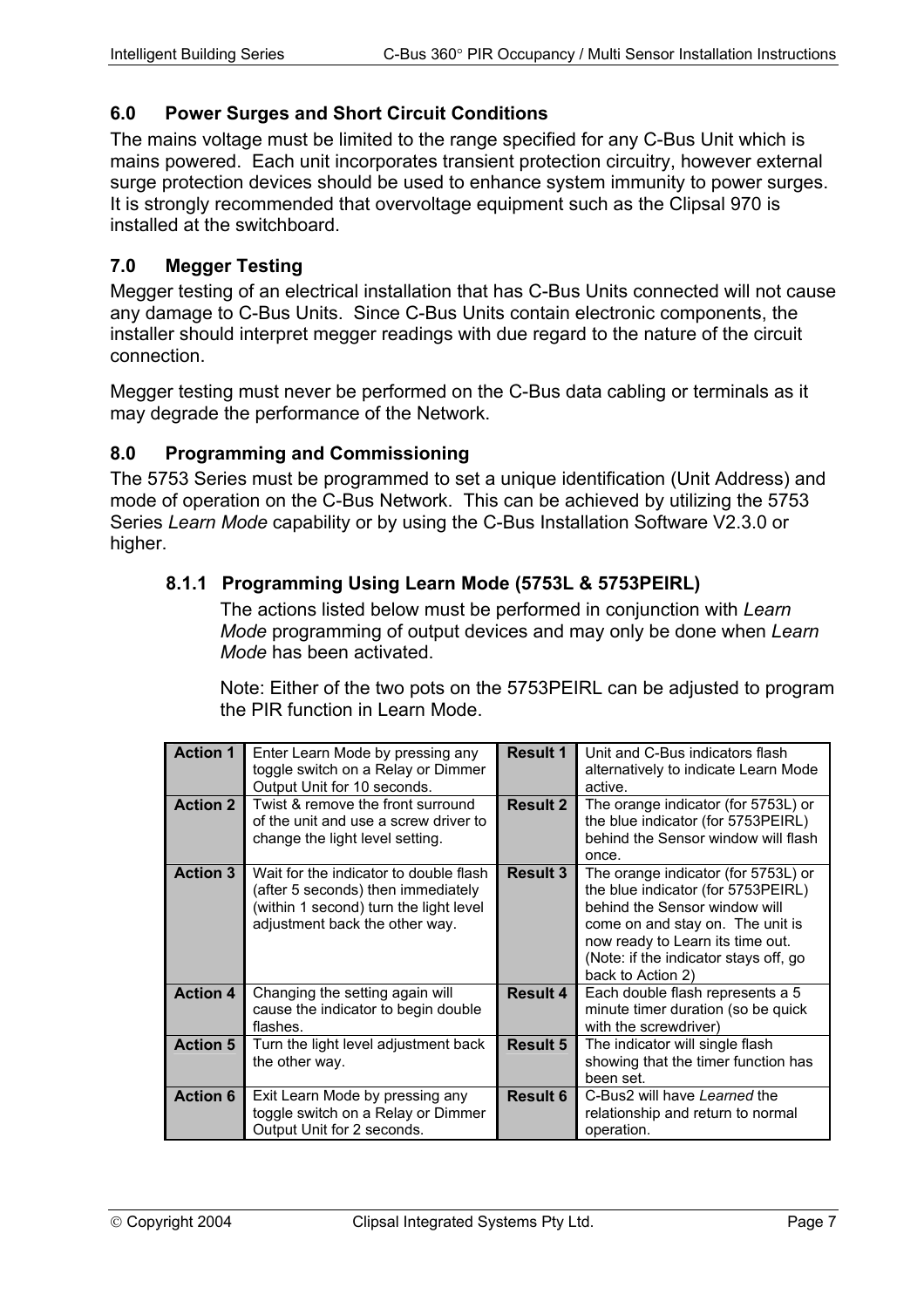## <span id="page-7-0"></span>**8.1.2 Programming Using Learn Mode with the IR Remote Control (5753PEIRL Only)**

The actions listed below must be performed in conjunction with *Learn Mode* programming of output devices and may only be done when *Learn Mode* has been activated.

| <b>Action 1</b>                                          | Enter Learn Mode by pressing any<br>toggle switch on a Relay or Dimmer<br>Output Unit for 10 seconds.                 | <b>Result 1</b> | Unit and C-Bus indicators flash<br>alternatively to indicate Learn Mode<br>active.                                  |
|----------------------------------------------------------|-----------------------------------------------------------------------------------------------------------------------|-----------------|---------------------------------------------------------------------------------------------------------------------|
| <b>Action 2</b><br>Toggle /<br><b>Dimmer</b><br>function | Press a short duration (under<br>400ms) on the IR remote control<br>associated key with the learn output<br>terminal. | <b>Result 2</b> | The orange indicator behind the<br>Sensor window will come on.                                                      |
| <b>Action 3</b><br><b>Timer</b><br>function              | Press and hold the IR remote<br>control associated key with the<br>learn output terminal.                             | <b>Result 3</b> | The orange indicator behind the<br>Sensor window will come on and<br>begin a double flash at 5 second<br>intervals. |
| <b>Action 4</b>                                          | While holding the key on the IR<br>remote control.                                                                    | <b>Result 4</b> | Each double flash represents a 5<br>minute timer duration.                                                          |
| <b>Action 5</b>                                          | Releasing the key on the IR remote<br>control.                                                                        | Result 5        | The indicator will single flash<br>showing that the timer function has<br>been set.                                 |
| <b>Action 6</b>                                          | Exit Learn Mode by pressing any<br>toggle switch on a Relay or Dimmer<br>Output Unit for 2 seconds.                   | Result 6        | C-Bus2 will have Learned the<br>relationship and return to normal<br>operation.                                     |



## *8.2 Setting Up To "Walk Test" The Detection Area*

| 1.  | Connect Unit to C-Bus Network and allow at least 2 minutes for the Unit to stabilize.      |  |  |
|-----|--------------------------------------------------------------------------------------------|--|--|
| 2.7 | Twist & remove the front surround and use a screw driver to set the "light level sensor"   |  |  |
|     | adjustment fully anti-clockwise. Set the "PIR Sensitivity" and adjust fully clockwise for  |  |  |
|     | 5753PEIRL (Pot B default)                                                                  |  |  |
|     | Note: Do not force the adjustment screw beyond its range of travel.                        |  |  |
| 3.7 | Using the C-Bus installation Software, set up the Unit to control a load. Set the time out |  |  |
|     | interval to 1 second.                                                                      |  |  |
| 4.  | Walk slowly around the room, through doorways etc to confirm the load is activated         |  |  |
|     | from within the desired area.                                                              |  |  |
| 5.  | Using the C-Bus Installation Software or Learn Mode, set the time out interval to the      |  |  |
|     | desired duration.                                                                          |  |  |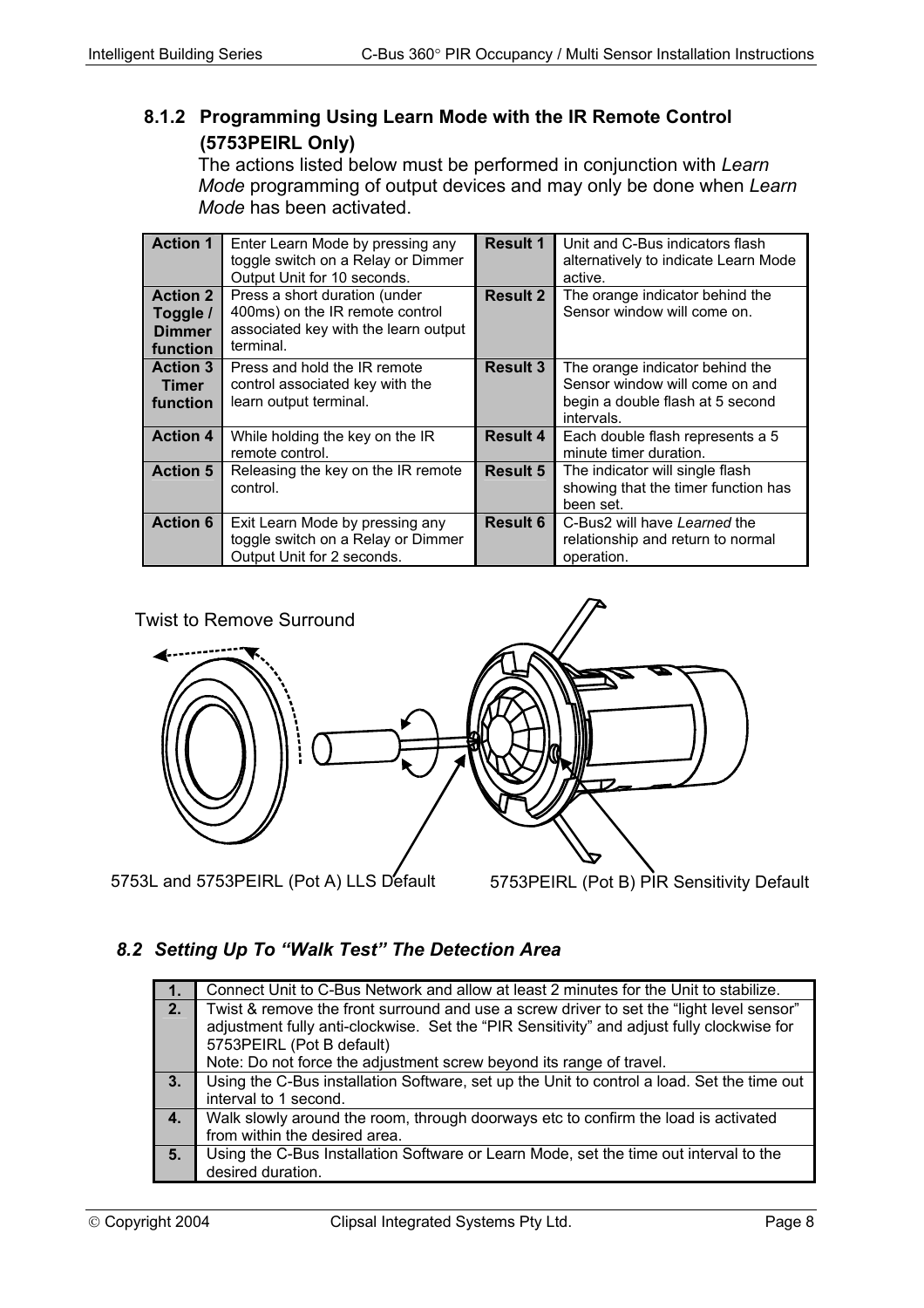## <span id="page-8-0"></span>*8.3 Adjusting the Light Level Sensor*

The light level sensor has to be adjusted to ensure that the sensor triggers the programmed load at the correct light level. The light level adjusment is accessible via the removal of the front surround.

**Note:** 5753PEIRL Light Level Sensor is Pot A by default.

|    | Rotate clockwise to avoid activation of load when natural light is<br>adequate. |  |
|----|---------------------------------------------------------------------------------|--|
| 2. | To activate the load at dusk, set adjustment to this area.                      |  |
| 3. | To activate the load at night, set adjustment to this area.                     |  |
| 4. | To have the load activated day and night, set in this position                  |  |

### **9.0 Troubleshooting Guide**

| <b>Problem</b>                                | <b>Possible Cause</b>                                                                 | <b>Possible Action</b>                                                                                          |
|-----------------------------------------------|---------------------------------------------------------------------------------------|-----------------------------------------------------------------------------------------------------------------|
| 1. Lights turns on for no                     | Momentary power failure                                                               | No action, Unit will reset after time out                                                                       |
| apparent reason                               | Unseen target                                                                         | Check for animal (dogs cats etc)                                                                                |
|                                               | Extreme draughts of hot and cold                                                      | Check doors, windows or air-                                                                                    |
|                                               | air                                                                                   | conditioning outlets                                                                                            |
| 2. Light turns on during<br>daylight          | Wrong setting on light adjustment                                                     | Reset according to commissioning<br>instructions                                                                |
| 3. Lights not on in dim<br>or dark conditions | C-Bus installation incorrect                                                          | Refer C-Bus installation procedure<br>manual                                                                    |
|                                               | See #2 above                                                                          | Reset according to commissioning<br>instructions                                                                |
|                                               | Light globe "blown"                                                                   | Replace light globe                                                                                             |
| 4. Light remains on<br>permanently            | Unit not installed correctly                                                          | Refer to C-Bus installation procedure<br>manual                                                                 |
|                                               | Moving infrared source being<br>detected                                              | Blank off viewing window; light should<br>turn off after time out. If light still<br>remains on, call installer |
|                                               | e.g. air-conditioning vents, heater flues, moving water i.e. fountains,<br>sprinklers | Note: Do not mount next to objects which can change temperature rapidly                                         |

### **10.0 Important Warning**

The use of any non C-Bus Software in conjunction with the hardware installation without the written consent of Clipsal Integrated Systems may void any warranties applicable to the hardware.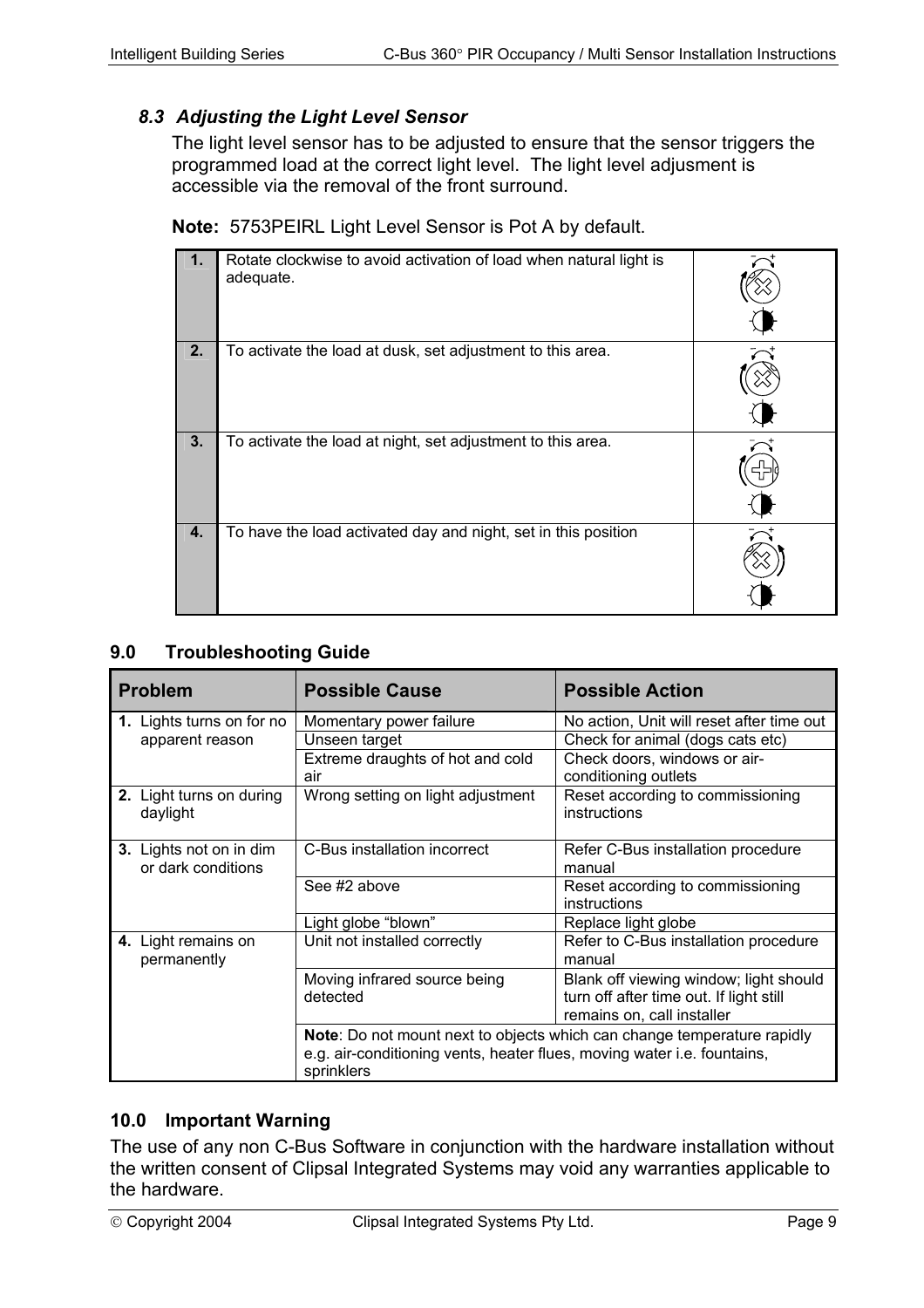## <span id="page-9-0"></span>**11.0 Standards Complied**

## *DECLARATIONS OF CONFORMITY*

#### *European Directives and Standards*

The 5753 Series models comply with the following:

|  | <b>European Council Directive</b> | <b>Standard</b>            | <b>Title</b>                  |
|--|-----------------------------------|----------------------------|-------------------------------|
|  | 89/336/EEC   EMC Directive        | EN 55014-1; CISPR 14-1     | <b>RFI Emissions Standard</b> |
|  |                                   | EN61000-3-2:IEC61000-3-2   | <b>RFI Emissions Standard</b> |
|  |                                   | EN60669-2-1; IEC 60669-2-1 | <b>RFI Emissions Standard</b> |
|  |                                   | BS/EN 61000-4-2            | Immunity to ESD               |
|  |                                   | BS/EN 61000-4-3            | Immunity to RFI               |
|  |                                   | BS/EN 61000-4-4            | Immunity to EFT               |
|  |                                   | BS/EN 61000-4-5            | Immunity to Surge Voltages    |
|  |                                   | BS/EN 61000-4-11           | Immunity to Voltage Dips &    |
|  |                                   |                            | <b>Interruptions</b>          |

#### *Australian/New Zealand EMC Framework and Standards*

The 5753 Series models comply with the following:

| <b>C-Tick Framework</b> | <b>Standard</b>            | <b>Title</b>                             |
|-------------------------|----------------------------|------------------------------------------|
| EMC.                    | AS1044: IEC/CISPR14-1      | <b>RFI Emissions Standard</b>            |
|                         | EN61000-3-2:IEC61000-3-2   | <b>RFI Emissions Standard</b>            |
|                         | EN60669-2-1; IEC 60669-2-1 | <b>RFI Emissions Standard</b>            |
|                         | BS/EN 61000-4-2            | Immunity to ESD                          |
|                         | BS/EN 61000-4-3            | Immunity to RFI                          |
|                         | BS/EN 61000-4-4            | Immunity to EFT                          |
|                         | BS/EN 61000-4-5            | Immunity to Surge Voltages               |
|                         | BS/EN 61000-4-11           | Immunity to Voltage Dips & Interruptions |

#### *U.S. FCC Regulations*

The 5753 Series models comply with the following:

| <b>LA</b>      | Standards/Regulations | Title                                                  |
|----------------|-----------------------|--------------------------------------------------------|
| $\blacksquare$ | ∵∪∪                   | Part 15, Class B Digital Device for Home or Office Use |

#### **Supplemental Information**

This device complies with part 15 of the FCC Rules. Operation is subject to the following two conditions: (1) this device may not cause harmful interference, and (2) this device must accept any interference received, including interference that may cause undesirable operation

#### **Class B Product**

#### *NOTE:*

This equipment has been tested and found to comply with the limits for a Class B digital device, pursuant to Part 15 of the FCC Rules. These limits are designed to provide reasonable protection against harmful interference in a residential installation. This equipment generates, uses and can radiate radio frequency energy and, if not installed and used in accordance with the instructions, may cause harmful interference to radio communications. However, there is no guarantee that interference will not occur in a particular installation. If this equipment does cause harmful interference to radio or television reception, which can be determined by turning the equipment off and on, the user is encourage to try to correct the interference by one or more of the following measures:

- Reorient or relocate the receiving antenna
- Increase the separation between the equipment and receiver
- Connect the equipment into an outlet on a circuit different from that to which the receiver is connected
- Consult the dealer or an experienced radio/TV technician for help

Warning: Any changes or modifications not expressively approved by Clipsal Integrated Systems could void the user's authority to operate this equipment.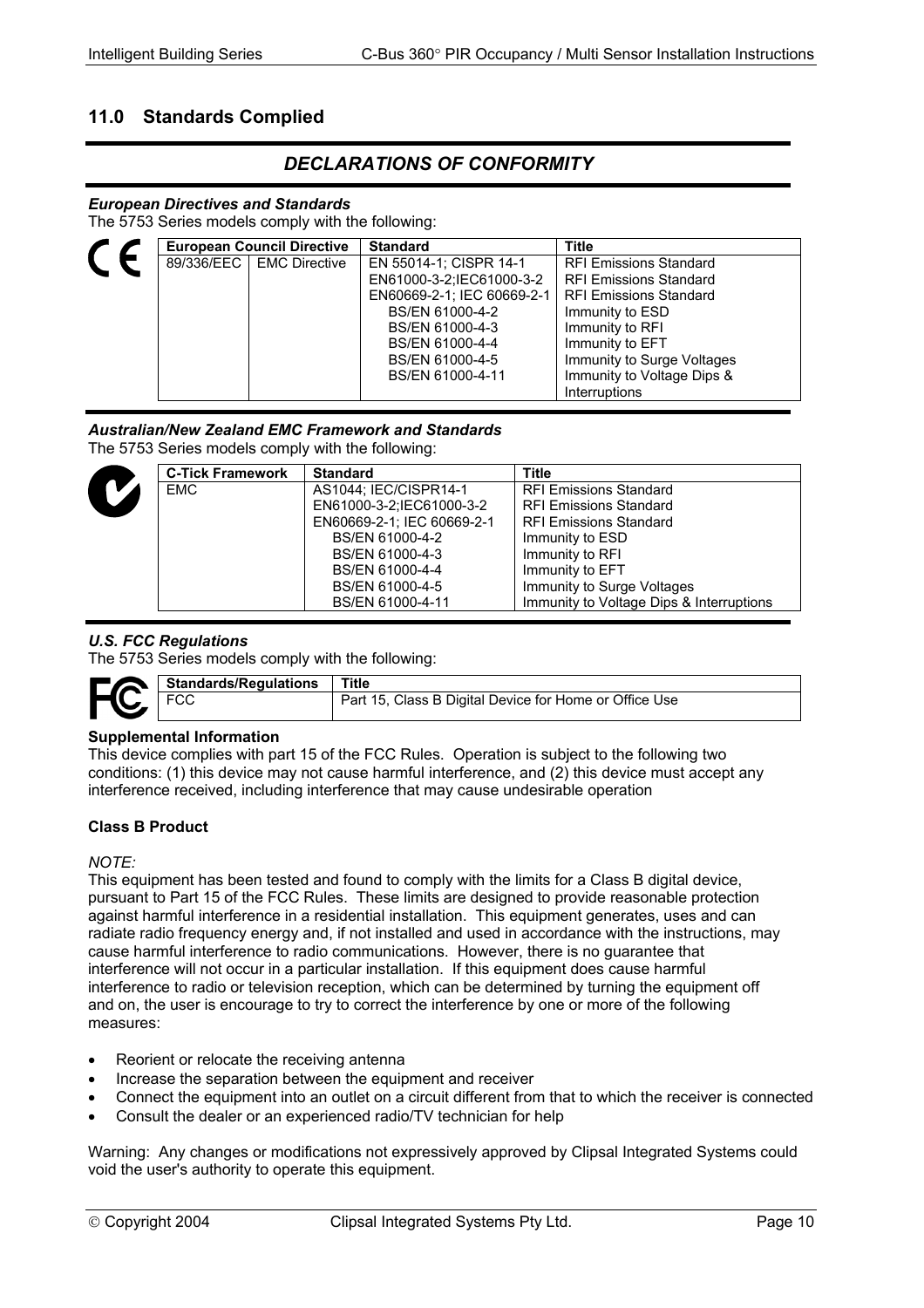## <span id="page-10-0"></span>**12.0 Limited Warranty**

The Clipsal 5753 Series carries a two year warranty against manufacturing defects (refer to attached Warranty Statement).

## **13.0 Product Specifications**

Electrical Specifications

| Catalogue No.                                                | 5753L                                                                                                                     | <b>5753PEIRL</b>                                                     |
|--------------------------------------------------------------|---------------------------------------------------------------------------------------------------------------------------|----------------------------------------------------------------------|
| Operating Voltage                                            | 15-36V DC                                                                                                                 |                                                                      |
| <b>Operating Current</b>                                     | 18mA                                                                                                                      |                                                                      |
| <b>Operating Temperature</b>                                 | $0^\circ$ to 45 $^\circ$ C                                                                                                |                                                                      |
| Warm Up Period                                               | Up to 2 minutes for Sensor to stabilise                                                                                   |                                                                      |
| <b>PIR Rated Detection Field</b>                             | Typically 15 metres (circular) diameter at 2.4 metres                                                                     |                                                                      |
| <b>IR Receiver Rated Detection</b><br>Field (5753PEIRL only) | N/A                                                                                                                       | Typically 5 metres x 5<br>metres diameter at height<br>of 2.4 metres |
| <b>Timer Delay Range</b>                                     | 0 sec. to 18hrs:12min:15 sec. (Programmable down to 1<br>sec intervals via software or 5 min intervals via Learn<br>Mode) |                                                                      |
| <b>Light Level Inhibit Threshold</b>                         | Continuous from 1 Lux to full sunlight                                                                                    |                                                                      |
| <b>Mounting Surface</b>                                      | Ceiling                                                                                                                   |                                                                      |
| Mounting Height for Rated<br><b>Detection Field</b>          | 2.4 metres                                                                                                                |                                                                      |
| Maximum Mounting Height                                      | 3.7 metres                                                                                                                |                                                                      |
| Minimum Ceiling Thickness                                    | 10 <sub>mm</sub>                                                                                                          |                                                                      |
| Dimensions - Overall                                         | 72mm (W) x 103mm (L)                                                                                                      |                                                                      |
| Weight                                                       | 82g                                                                                                                       | 85q                                                                  |

#### Mechanical Specifications



No user serviceable parts inside.